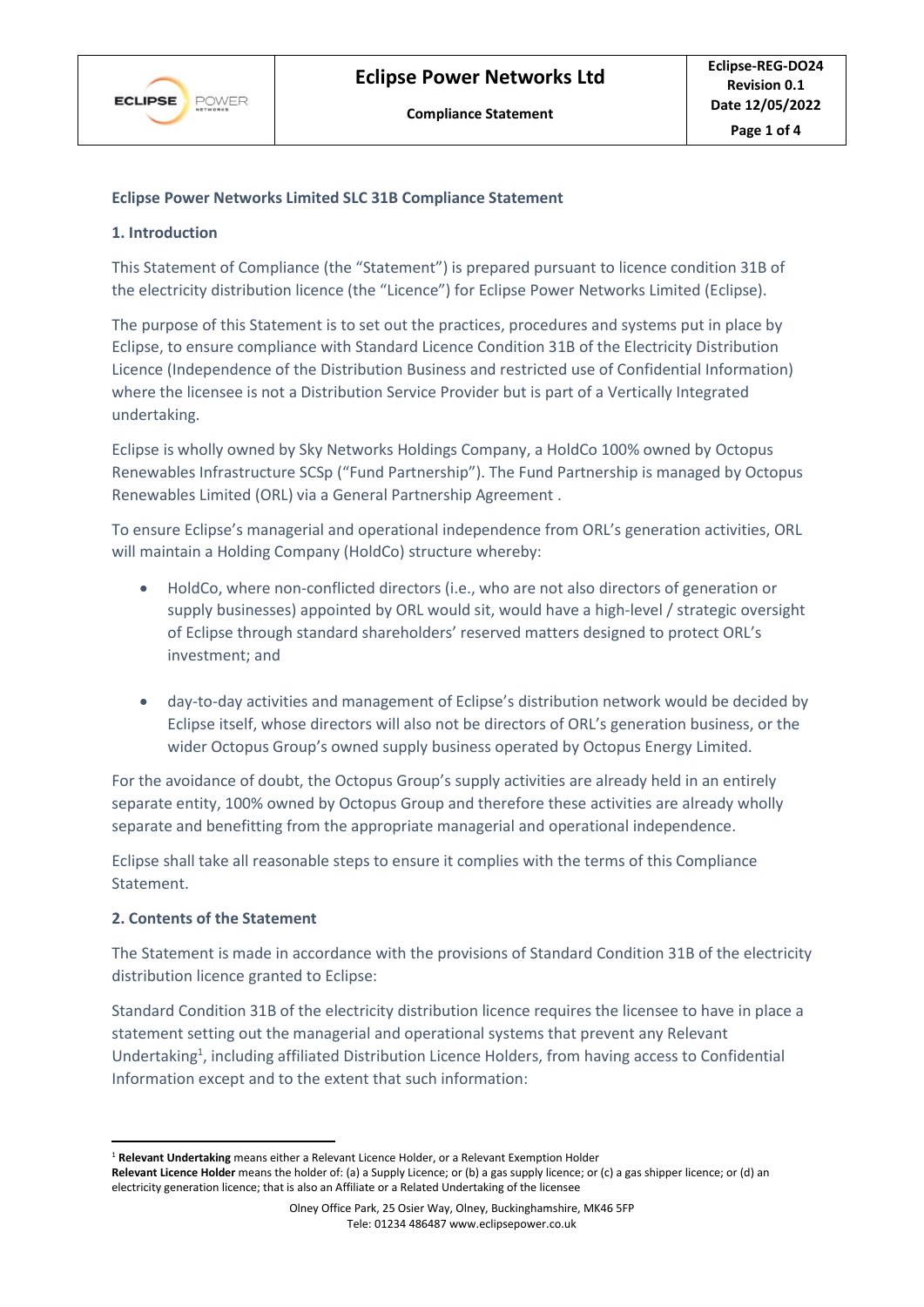

- (a) is made available on an equal basis to any Electricity Supplier, gas supplier, or gas shipper;
- (b) is referable to a Customer who at the time to which the information relates was a Customer of the Relevant Undertaking; or
- (c) is of a type that has been confirmed by the Authority in Writing as corporate information.

The Statement sets out the practices, procedures and systems adopted by Eclipse to:

- (a) maintain the full managerial and operational independence of the Distribution Business from any Relevant Undertaking;
- (b) maintain the branding of the Distribution Business so that it is fully independent from the branding used by any Relevant Undertaking; and
- (c) manage the transfer of employees from the Distribution Business to any Relevant Undertaking.

## **3. Managerial and operational independence**

Eclipse is a separate legal entity, having an independent management structure. It is structured in such a way to ensure the independence of its strategic aims, management and performance - in short Eclipse operates as an entirely separate business to the ultimate controller.

ORL has the right to appoint directors to the board of Eclipse. At the time of the acquisition (2<sup>nd</sup> July 2021), ORL appointed two directors to the Eclipse Board. These appointments were notified to Ofgem and following discussions with them, ORL agreed that it replace such Directors to reduce the risk of any potential conflict due to holding directorships on generation companies. ORL is in the final stages of replacing the conflicted directors that were appointed to the Eclipse Board as at the time of the acquisition with two non-conflicted directors and expects that these new appointments will be completed in May 2022. The new directors do not hold directorships within any of ORL's generation businesses and are not conflicted as per the distribution licence conditions.

ORL will also appoint two non-conflicted directors to the HoldCo and these directors will only have a high-level / strategic oversight of the Eclipse business. HoldCo does not influence the commercial decision making of Eclipse with respect to day-to-day activities and management of the distribution network, which would be decided by Eclipse, whose directors (as above) will also not be conflicted and not hold directorships of generation or supply businesses within the wider Octopus Group.

The above suite of changes preserve the managerial and operational independence required by the distribution licence conditions.

### **4. Branding of the Licensee**

The Licensee Eclipse is a separate and distinct identity from other activities of Octopus Energy Group and is branded as such.

### **5. Access to Confidential Information**

Eclipse is, and will continue to be, managed from separate premises to the rest of the Octopus Group with separate staff and IT systems. In addition, employees of the Octopus Group's generation

**Relevant Exemption Holder** means a person who: (a) carries out the activity specified in Section 4(1)(a) of the Act [electricity generation], (b) is authorised to do so by an exemption pursuant to Section 5 of the Act, and (c) is an Affiliate or a Related Undertaking of the licensee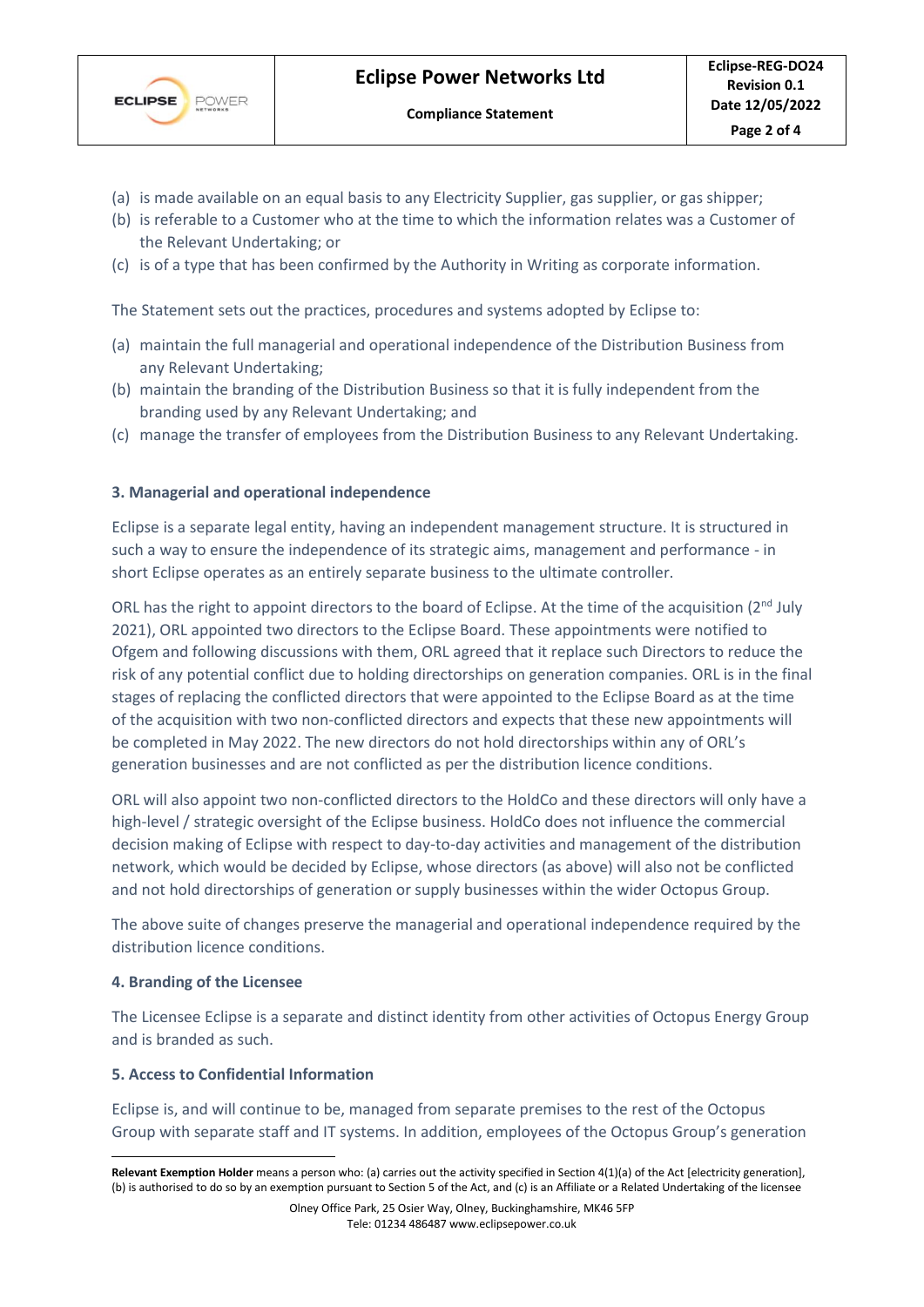

and supply businesses have no ability to access such systems and servers. Eclipse is therefore comfortable that there is no risk of confidential information relating to Eclipse's distribution business from being shared with the wider Octopus Group (other than during HoldCo's board meetings, which is addressed below).

With regards to the ring-fencing of prohibited confidential information relating to Eclipse's distribution business during the HoldCo's board meetings (given that these would not be attended by directors who are also directors of generation companies in the wider Octopus Group), Eclipse will:

(a) ensure that Eclipse's Compliance Manager or a member of ORL's internal legal team review the HoldCo board meetings' agendas and draft presentations relating to Eclipse's distribution business (and potentially attend the meetings) to ensure that no prohibited confidential information relating to Eclipse's distribution business is disclosed to the wider Octopus Group;

(b) prevent any HoldCo board meeting materials relating to Eclipse's distributions business from being shared with the Octopus Group outside of these meetings to the extent such disclosure would involve sharing confidential information that is restricted by the relevant distribution licence;

(c) capture the above in the Compliance Reports required under Eclipse's Electricity Distribution Licence, and the Parties' ongoing compliance with the policies would be monitored by the independent Compliance Officer as required by condition 31C of the Distribution Licence.

# **6. Staff transfers**

Staff transfers from the Licensee to affiliates or Relevant Undertakings, where the matters in the Statement are of concern, are discussed between the Eclipse Board and the Independent Compliance Officer where this is deemed necessary.

# **7. Ensuring compliance with the Statement**

Eclipse adopts multiple methods for ensuring compliance with the Statement:

- All internal business processes and procedures are easily accessible and subject to regular review.
- The Compliance Officer will provide advice and will conduct regular reviews of business practices.
- The Compliance Officer will conduct an annual review of compliance with the Statement.

The Eclipse Board is responsible for compliance with the Statement and, through the Compliance Officer will receive reports on business practices.

# **8. Breach reporting and complaints**

For complaints, and allegations of breaches to this Statement, a procedure will be agreed with the independent Compliance Officer for them to be notified and to investigate the matter.